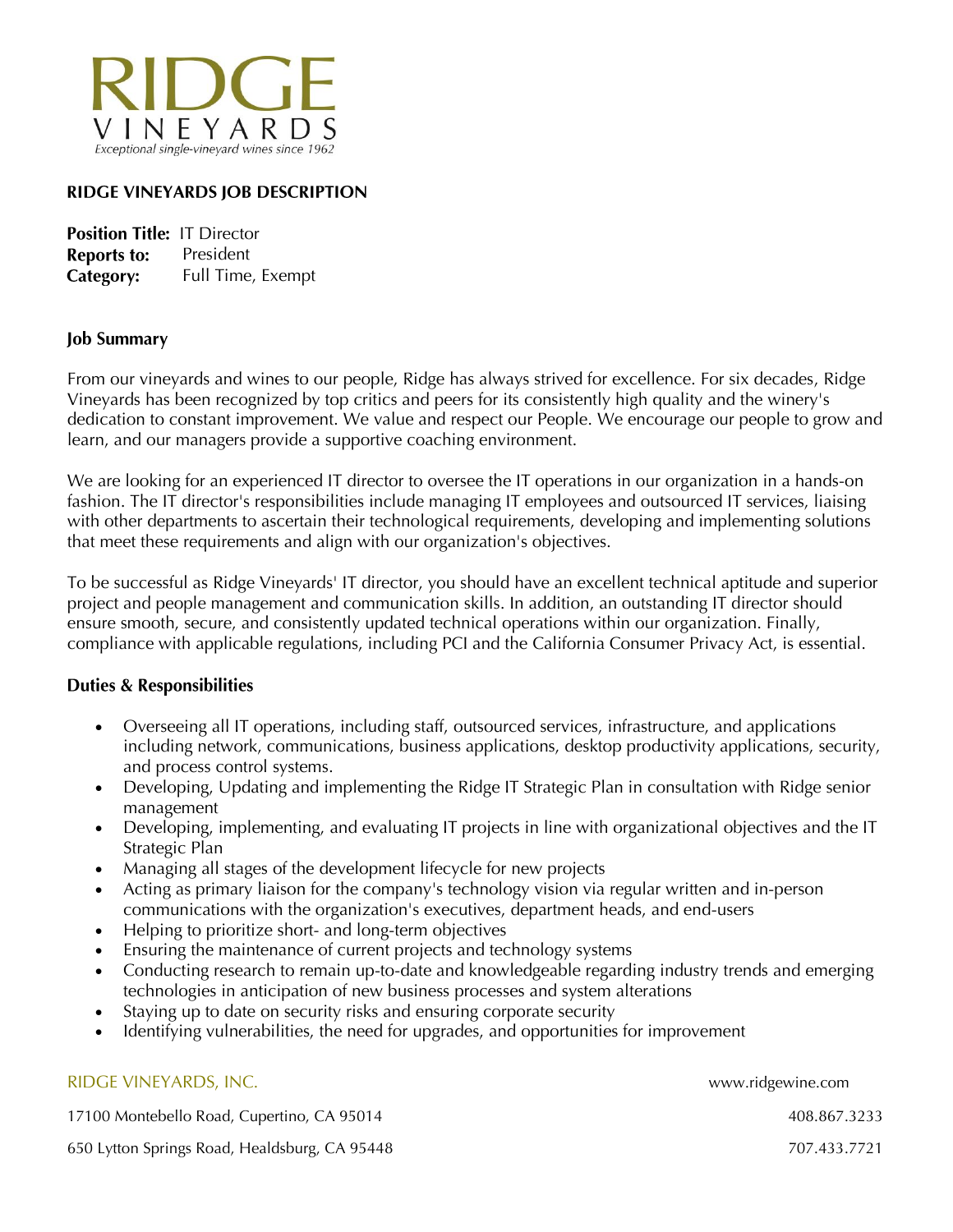- Proposing strategic solutions and recommending new systems and software
- Preparing and tracking operating and capital financial budgets and performance reports
- Developing business case justifications and cost/benefit analyses for technology initiatives
- Building and maintaining relationships with external advisors and vendors
- Ensuring continuous delivery of technical services through oversight of service level agreements with end users and monitoring of systems, programs, and equipment performance
- Seeing that all reported issues are resolved quickly and efficiently
- Reporting progress and challenges to senior leadership
- Creating, publishing, and maintaining IT processes following best practices, including security and privacy principles and regulations
- Ensuring equipment and software operation adheres to applicable laws and regulations
- Interfacing with Ridge's parent company IT organization

## **Position Requirements**

## **Formal Education & Certification**

- University degree in the field of computer science or business administration. Master's degree in one of these fields preferred
- Proof of continued education such as certifications (e.g., ITIL, CISSP) is desirable

# Knowledge & Experience

- 8+ years experience managing and/or directing technological operations
- Experience in strategic technology planning, execution, and policy development
- Solid understanding of computer systems characteristics, features, and integration capabilities
- Extensive knowledge of enterprise software applications, and outsourced systems, Salesforce experience preferred
- Technical experience with networking, databases, applications, and user support
- Excellent understanding of project management principles
- Proven experience in planning, organization, and development
- Superior understanding of the organization's goals and objectives
- Knowledge of the wine industry is a plus
- Demonstrated ability to apply technology solutions to business problems
- In-depth knowledge of applicable laws and regulations as they relate to technology issues
- Experience implementing and documenting policies and procedures to address privacy, including conformance with the California Consumer Privacy Act
- Experience working in a subsidiary environment, liaising with counterparts in parent and sister organizations a plus
- Experience providing IT services to a manufacturing environment a plus
- Strong Vendor Management skills
- Strong Project Management skills and capabilities

#### **Personal Attributes**

- Proven leadership ability
- Ability to set and manage priorities judiciously
- Excellent written and oral communication skills

# RIDGE VINEYARDS, INC.

17100 Montebello Road, Cupertino, CA 95014